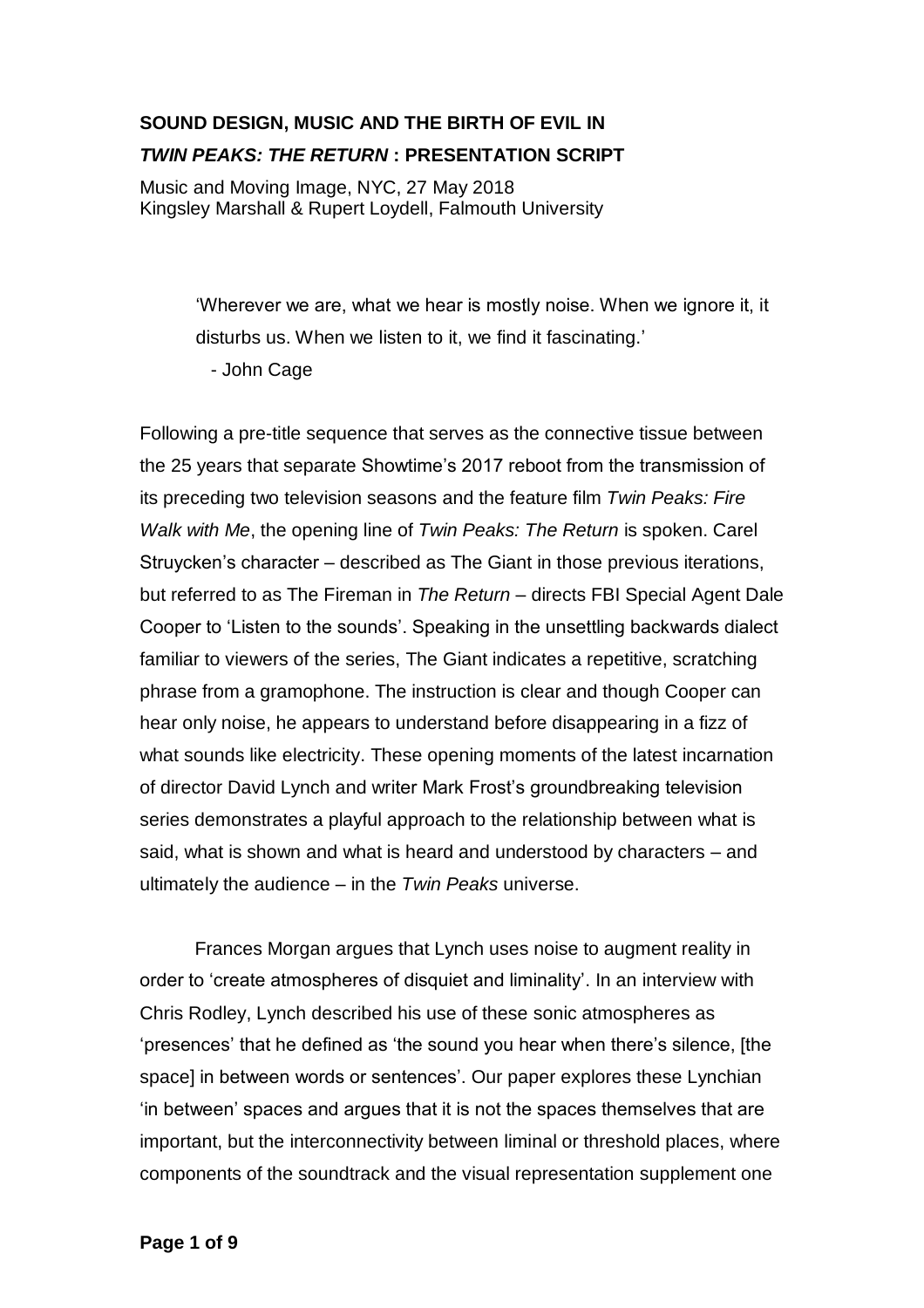another in order to provide guidance to the viewer navigating the complex narratives of *The Return*, and how through these spaces evil is present.

The first few minutes of the opening episode present the audience with a number of spaces. The narrative shifts from the extra-dimensional Black Lodge to the 'real world' of the Ghostwood National Forest that surrounds the titular town of Twin Peaks. A non-descript truck reverses into a driveway, and Dr Lawrence Jacoby opens his trailer door and speaks with the van's driver over the ambient sounds of the forest. In the following sequence, helicopter wide shots of New York City are accompanied by similarly sonic localisation – the soundtrack dominated by the tropes of this most familiar of cinematic cities, brought to bear through distant sirens and the honking horn of a yellow cab.

As this exterior wide shot cuts to the interior of a skyscraper, however, the sound design returns to the Lynchian wind noise of the Black Lodge. The loft space features a large glass box with a circular porthole situated high above Manhattan. This chamber, which provides a portal between the extradimensional and real worlds of the season, is identified sonically as a liminal space. As the camera tracks backwards and reveals the watcher of the box Sam Colby, sounds corresponding to the room rather than the box itself are foregrounded in the mix as the sound design returns to the conventional – the mechanical sound of air conditioning, hum of fluorescent lights and the whirring servos of surveillance cameras trained upon the box. Changes of camera position correspond with a subtle shift in room tone or 'presence', disquieting perhaps in Frances Morgan's vernacular, but this use of sound situates Colby within the real world, perhaps protected from the inhabitants of extra-dimensional spaces by the glass walls of the box itself. When an alarm prompts Colby to change a memory card in one of the cameras, his movements loudly reverberate in the loft. Already, *The Return* is distinguishing the visual and sonic rendering of real world and extradimensional spaces and has established conventions for the whole season.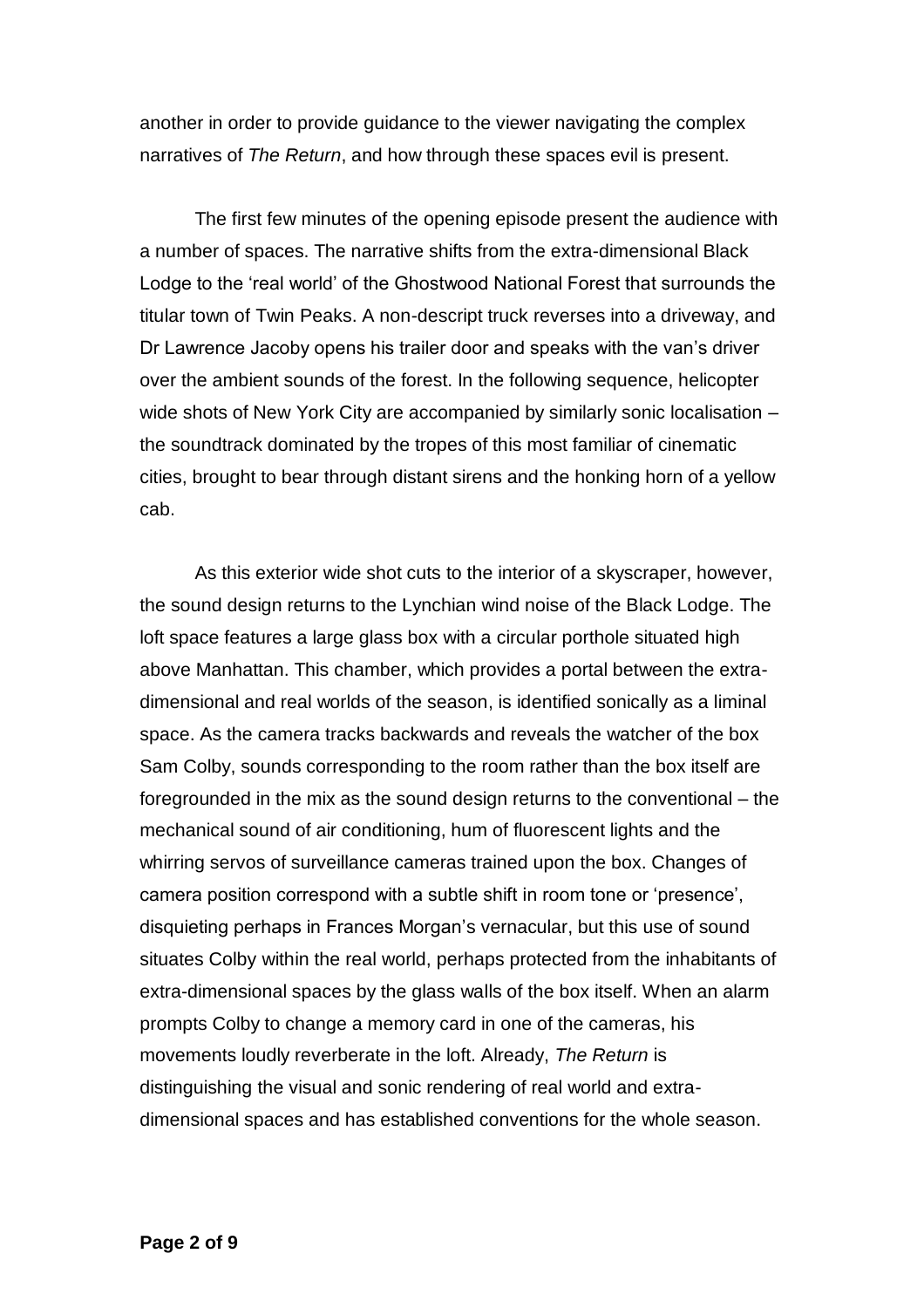Tese sonic 'presences' help distinguish different spaces for the audience, and also provide clues as to the different characters within the narrative. The sonic rules established here remain consistent throughout the season and are evident in the use of processing and effects applied to dialogue and bodily movement of the characters, in the deployment of both pre-existing source music conveyed non-diegetically in the sound track and through the diegetical performances of acts within venues situated within the narrative, and, finally, in the musical score written specifically by Lynch, composer Angelo Badalamenti and supervising sound editor Dean Hurley. What is most striking about *The Return* is how sound design is privileged throughout: dialogue is often secondary or entirely absent, there is barely any music in the first few episodes and it is the often expressionistic sound design that provides subtext, tone and narrative information. Where Lynchian wind noise or the hum of electricity appears on the soundtrack, something significant is occurring. '*Listen* to the sounds,' says The Giant. '*Pay attention* to the sounds,' says Lynch and his collaborators.

Beth Venn states, 'in many of Edward Hopper's paintings, one has the vague sense of viewing a film still – the stop-action quality of frozen figures in an act of very little significance'. Although Lynch's *Twin Peaks* universe is visually reminiscent of Hopper's paintings, unlike Hopper's images it is often more monochromatic, and lacks the gloss finish of oil paint. Unlike the frozen diner scene of Hopper's *Nighthawks* in Lynch's world figures flicker and glitch, images are layered and blurred and time changes as we watch. In Hopper's work we have a depiction of a specific time and image viewed in the specific time frame of today – the moment we view the work (or reproduction of the work). Lynch, however, can physically overlay visual images from different times, in addition to having the cinematic tools of flashback and flash-forward to work with, not to mention ideas of fragmentation, differing timelines and unreliable narrators.

*The Tibetan Book of the Dead* states that: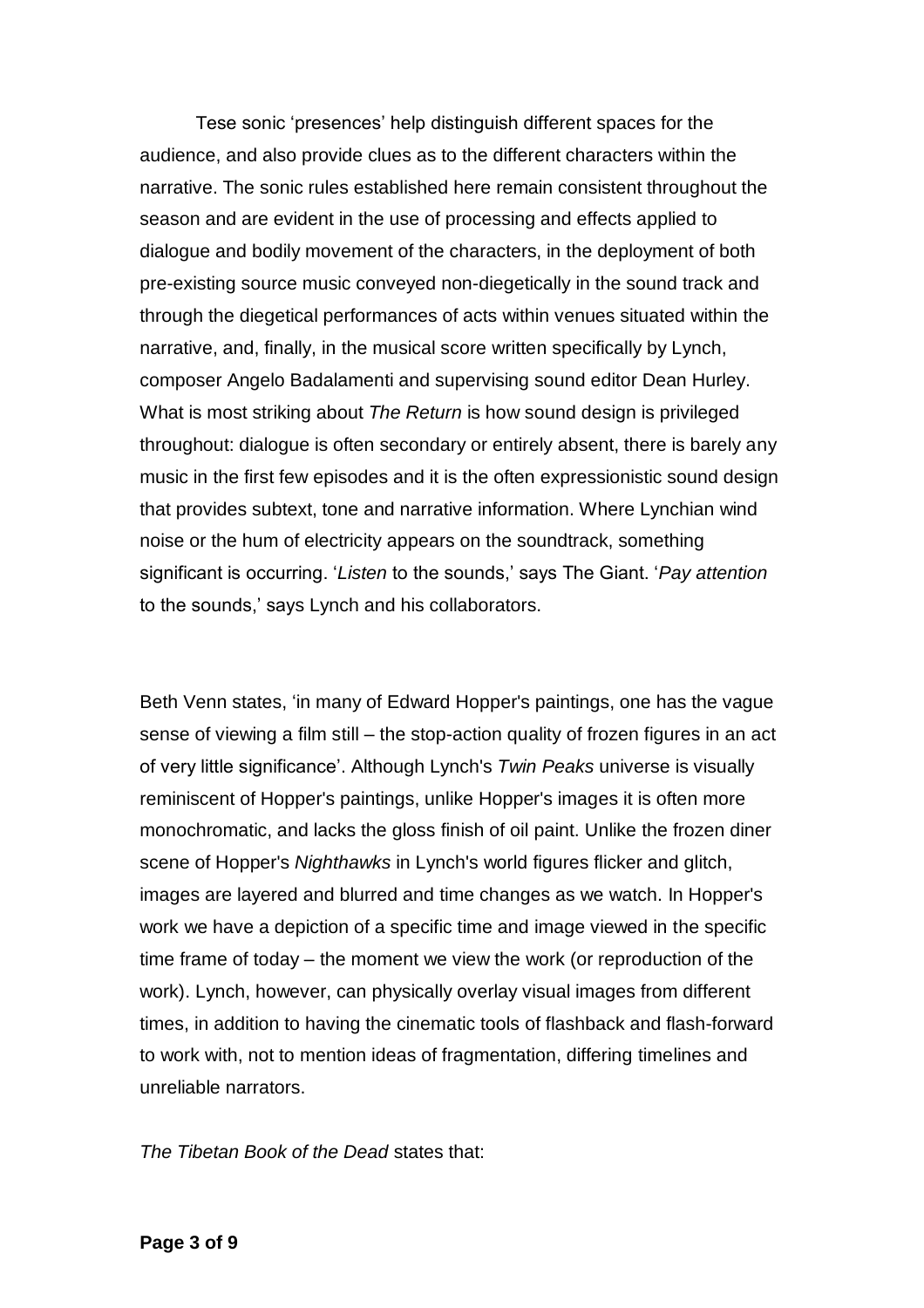All phenomena are originally in the mind and have no outward form; therefore, as there is no form, it is an error to think that anything is there

Yet Part 8 of *Twin Peaks: The Return* appears to link the very real, very physical, historical first atomic explosion with the birth of evil, or *an* evil, into the world. As the bomb explodes across the screen, we are led on a visual journey reminiscent of astronaut David Bowman's trip through the stargate in Stanley Kubrick's *2001: A Space Odyssey*. The explosion is presented as a beautiful visual event on screen, but is accompanied by the sound of Krzystof Penderecki's discordant and atonal composition 'Threnody for the Victims of Hiroshima' and within the slow motion technicolour explosive mayhem we see the spirit BOB floating. In *The New York Times* Noel Murray suggested that 'we just witnessed something like the origin story for the modern saga of good versus evil that "Twin Peaks" has been telling since 1990'.

Part 8 was startling and confusing, but it also appeared to offer us a back story and a creation myth for the whole of Lynch's *Twin Peaks* universe. Its audacious and hypnotic visuals, abstract soundtrack and magical realism seemed to offer a storyline of how evil entered the world on the back of the first atomic bomb test. Beth Venn states that '[f]or Hopper, light was a powerful force', and here, more than ever, Lynch pits that light against dark.

'This was brain-rending, terrifying, fascinating madness' said *Den of Geek's*  Joe Matar, but '[y]ou can't explain why evil exists in the world – you can only suggest its virality, the way that it spreads from one person to another, a dark religious code of its own, blood acting as its prophet.'

Significant to the narrative of *Twin Peaks: The Return* are the many portals or gateways that join the extra-dimensional spaces of the season. These portals represent ruptures in space and time, and lead characters to specific locations – the Black and White Lodges, The Glass Box, Dutchman's Lodge, or The Fireman's residence. Where characters move from these extradimensional spaces to the real world, it is sonic cues that indicate their arrival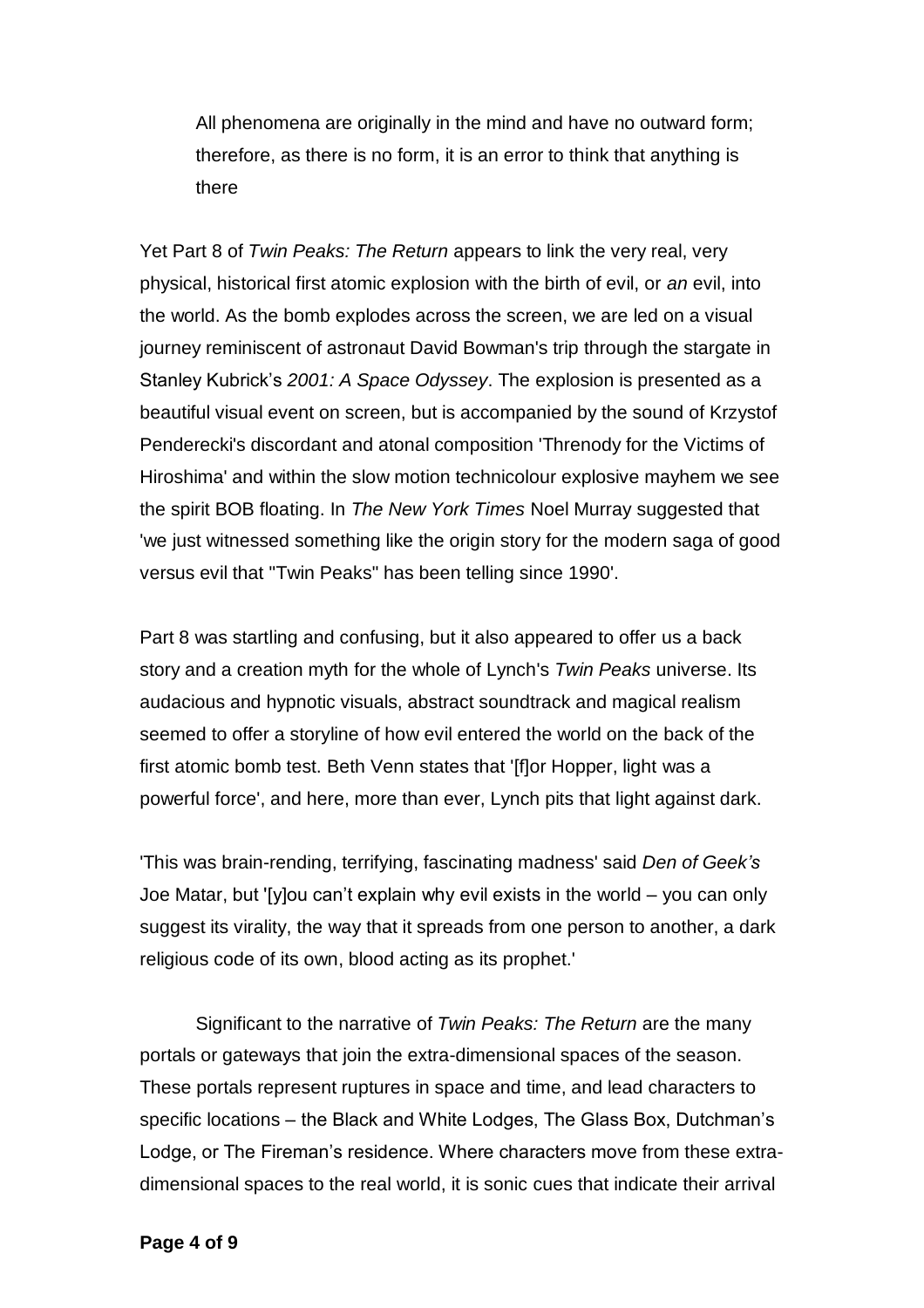or departure. This is evident in the group of Woodsmen who appear around a convenience store, brought into being by the Trinity atomic bomb test. The Woodsmen appear in a flurry of what the close captioning describes as a 'warbling static stuttering'. This same sound cue announces their presence around the 'zone' that surrounds a vortex in a trailer park in Part 11, and where they are revealed to be lurking in the corridors of a Police Station. Here sound design effectively serves as leit motif, where non-diegetic audio cues remind the audience of the significance of the Woodsmen's presence as carriers or conduits of evil forces between real and extra-dimensional spaces.

Sound also serves to connect disparate dots from earlier episodes or seasons, encouraging the audience to consider how what first appear to be conventional spaces also resonate with layers of meaning. An investigation into mysterious sounds emanating from a room at the Great Northern Hotel, offers an example of where sound is used to bury the past actions of characters literally in the walls of locations. Variations on the ringing or humming sound which appears to emanate from the room are deployed whenever Agent Cooper sees The Fireman, and the same sound is also played in Episode 7 of Season Two in a scene when Cooper dreams of the Red Room. Both locations serve as a portal between the real and extradimensional, and suggest that the Great Northern Hotel also shares this property. Lynch appears to wilfully make use of sound as a catalyst for the audience to forge their own connections with narrative events occuring on screen.

Julio Descrivan describes Lynch as a filmmaker who privileges the psychological dimension of sound rather than the representational, and argues that it is sound design that can best serve to link abstraction with representation. Brooke McCorkle argues that sound in *The Return* marks a shift from previous seasons – in that it is often 'hyper-rendered not just for an ephemeral "jump scare" moment, but rather [is] in service of the story and/or the overarching aesthetic of the *Twin Peaks* world'. A core part of this aesthetic rendering of the world is that it becomes 'real' only in certain spaces. McCorkle focuses on electricity, something that has fascinated Lynch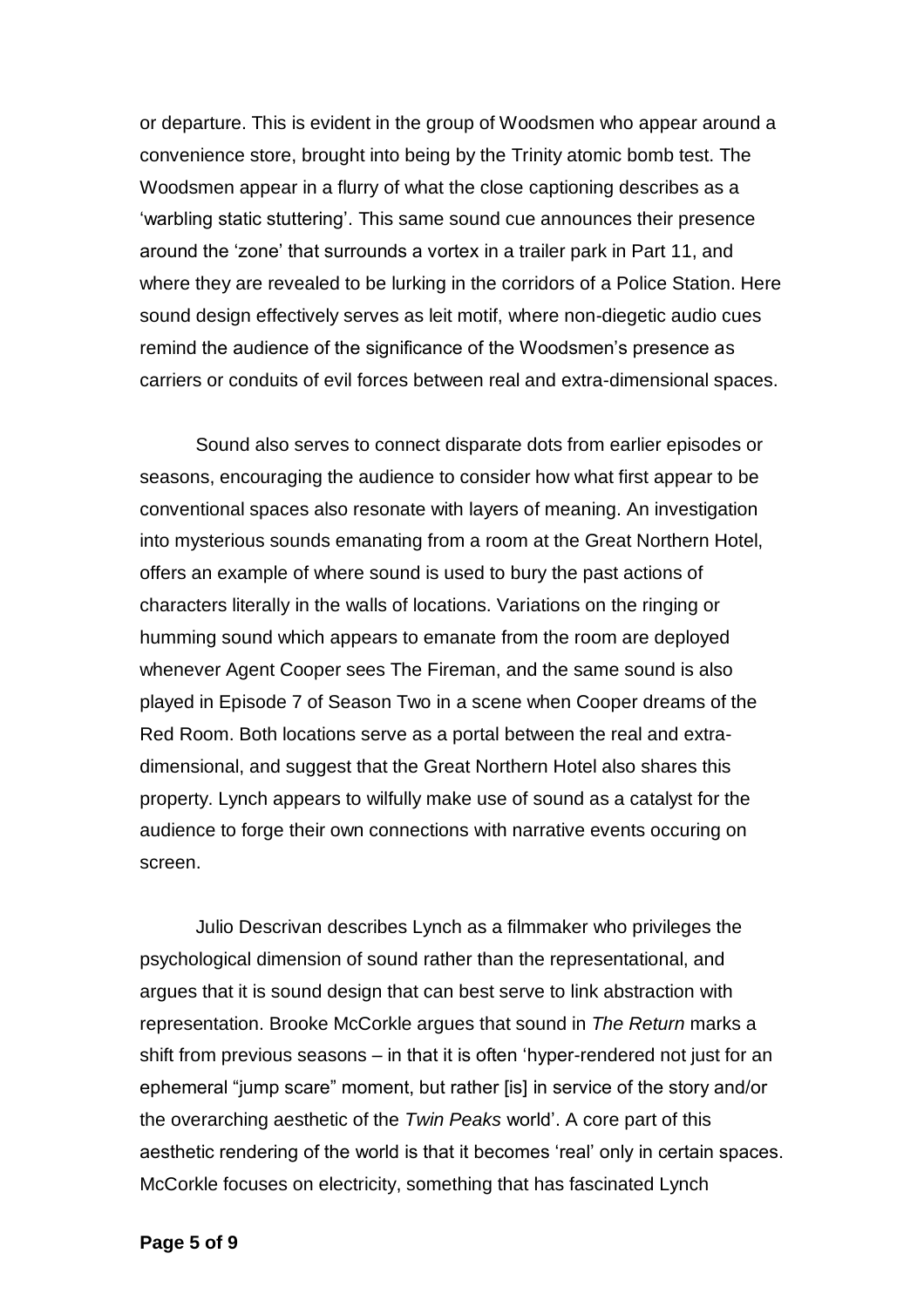throughout his career, and which she connects to the manner with which the nature of evil is presented within the season – 'like electricity, she says, the evil is transitory or, to put it better, transmigratory'. Dean Hurley explained in an interview that electricity is written into the script of *Twin Peaks: The Return*, and that his bespoke library of electricity sounds 'became a defining signature of the show'. This primacy of spaces and what connects them demonstrates the functioning of the portals that will allow for Cooper's eventual return to the real world from his Black Lodge purgatory.

Take away the idea of linear storytelling, conclusions, and hierarchies and we are left with narratives of associative, tangential, fantastical and juxtaposed events and worlds that we, the viewers, must turn into story (or stories) and try to make sense of; or accept as surreal disjunctions.

Some have resisted this. Todd McGowan, discussing Lynch's film *Twin Peaks: Fire Walk With Me*, states that 'the fantastic dimension [...] places an onerous demand on the spectator,' going on to say that 'one finds the outside within the inside, the infinite within the finite.' Jonathan Foltz suggests that Part Eight of *Twin Peaks: The Return* consisted of 'mind-bending abstractions and derelict poetry', furthering Lynch's previous 'way of elevating peripheral performances to derail our sense of narrative logic' to the extent that the:

new season challenges us most in the way it seems to undo the story it is telling, moving out of sequence and perversely out of rhythm, indicating a wealth of paths it is not interested in going down, spending long stretches of time in scenes that do not immediately further the plot, and jumping without warning from characters and locales we know to those we don't.

Lynch, however, sees things in a different way, stating in an interview with Paul Woods that 'abstractions are a good thing and they exist all around us anyway. They sometimes can conjure up a thrilling experience within the person' . We are free to connect events and characters as we wish, to exercise our own value judgements, to create our own sense of time and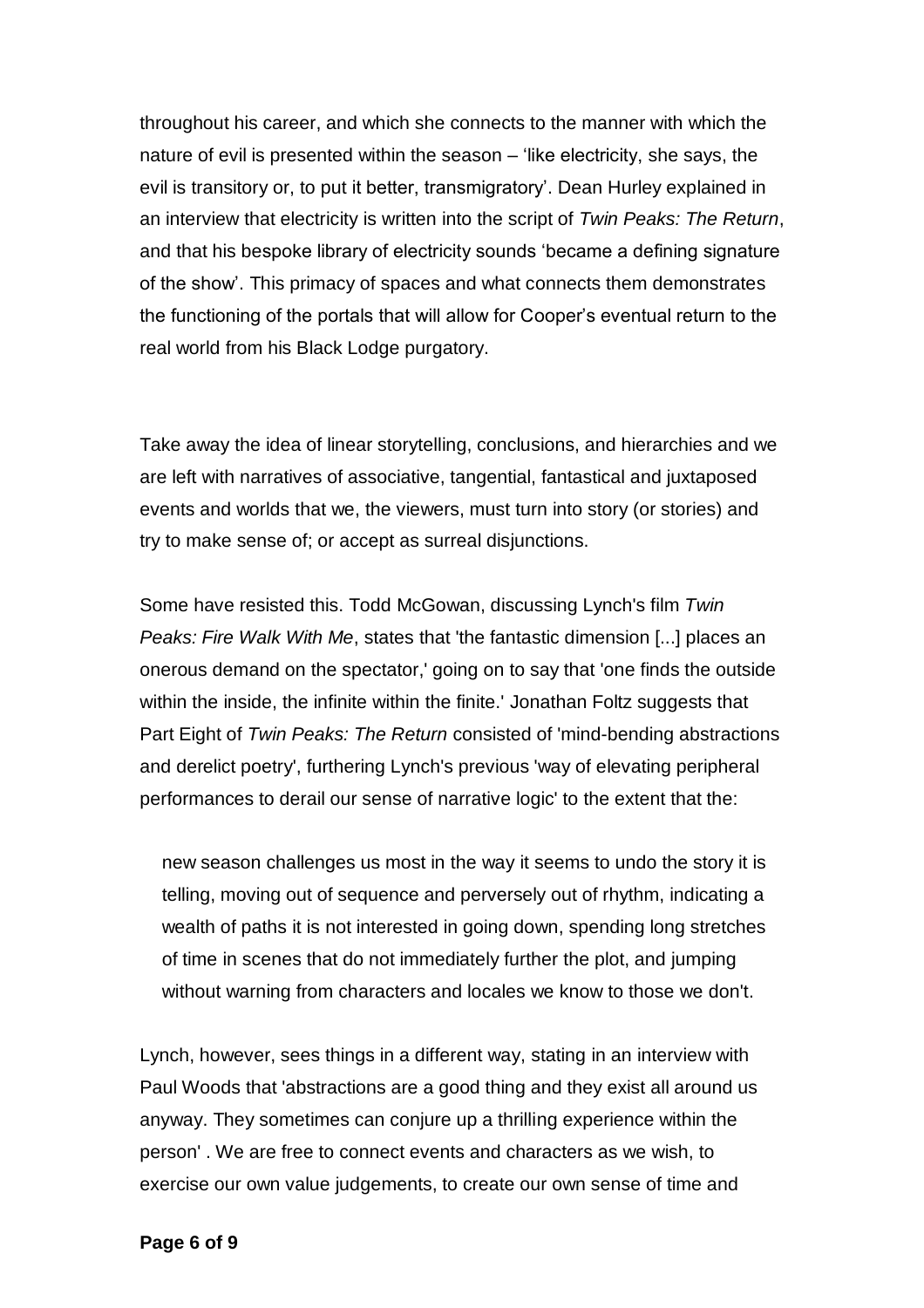intersecting worlds that *Twin Peaks* may or may not contain. The narrative is always '[b]etween things,' which Deleuze and Guattari state:

does not designate a localizable relation going from one thing to the other and back again, but a perpendicular direction, a transversal movement that sweeps one and the other away, a stream without beginning or end that undermines its banks and picks up speed in the middle.

'A rhizome – they say - may be broken, shattered at a given spot, but it will start up again on one of its old lines, or on new lines'. Lynch subverts the small-town soap opera model and claimed in an interview that this 'gives access to all the other subterranean lives which are going on in the town, because literally everybody has their own secret – as I believe they do in life'.

The 'story' of *Twin Peaks*, shares similarities with Matt Bluemink's definition of the rhizome, which:

is constantly growing, adapting, forming new connections with a variety of different multiplicities. It does not stem from one individual entrance i.e. some glorified 'Doorway of Knowledge', it exists precisely as a result of multiple entrances, multiple contributors, and an innumerable number of contributions.

Although meant as a criticism, Jonathan Foltz stated in the *LA Review of Books* that 'the series embraces a narrative style that is arguably even more inventive and jarring than the narrative itself, with its baroque mythology of lodges, personified evil, and interdimensional rabbit holes'. Michaela Bronstein is even more critical, suggesting that:

*Twin Peaks: The Return*, in the end, seems to want us to remain uncertain of our own position and role as spectators, trying to figure out in what way we're supposed to relate to the fabric of its world and the texture of its narrative experience. The emotional cues point in every direction and lead nowhere.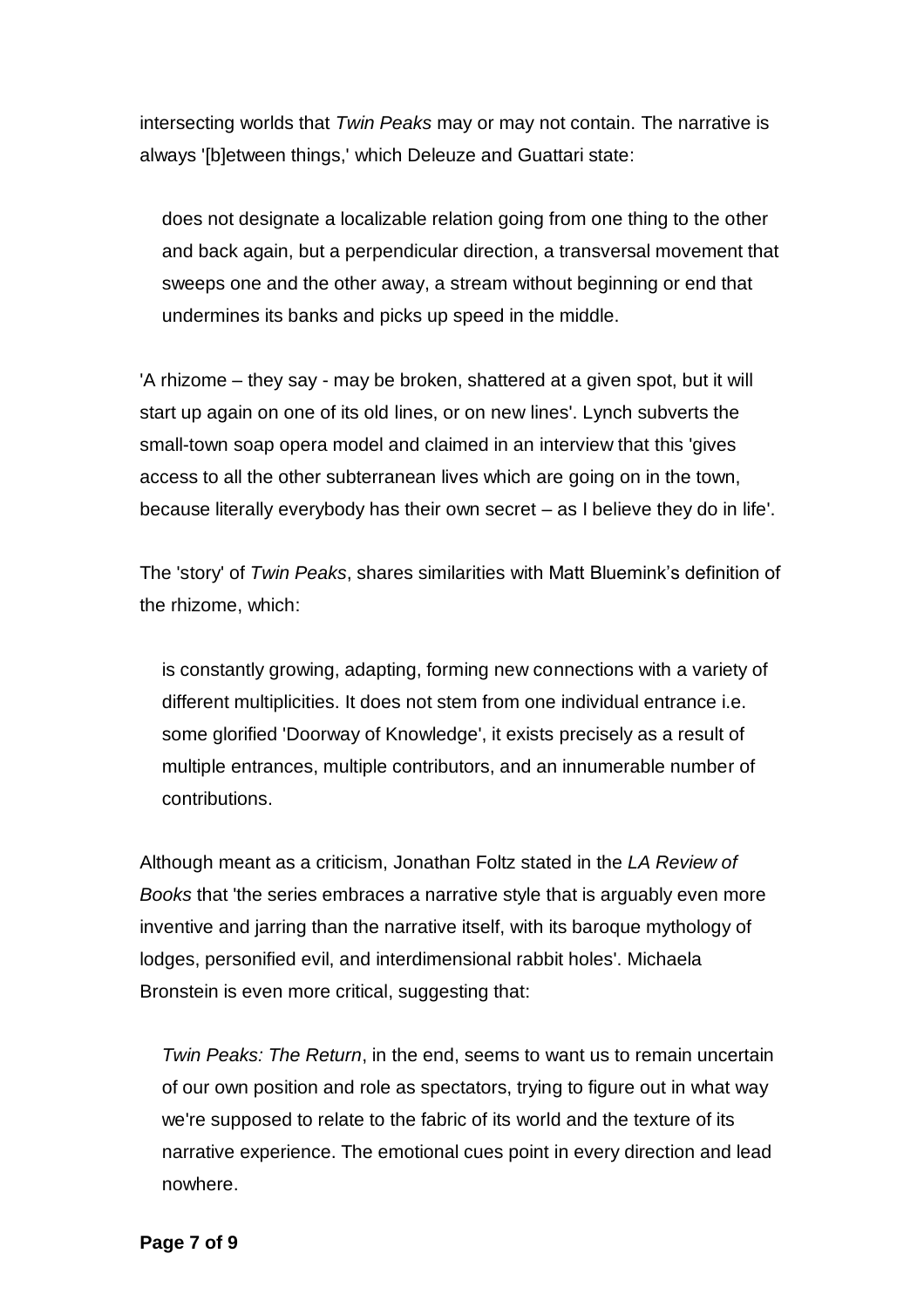With the reduction of music over the course of the series, and with little dialogue in many of the episodes, so sound design is required to do much of the narrative heavy lifting. Dean Hurley explains that Lynch's practice involves the introduction of 'music into sound and sound into music where everything blurs' in what he calls an 'omni-lateral understanding of all aspects of film'. This notion of omni-laterality, or the representation of all points of view, resonates with the larger meaning of *The Return* defined by its multiple dimensionality and coexisting timelines.

The lack of conventional narrative hierarchies and playful misdirection is disruptive. Deviating from the conventional is, in part, how Lynch moved from noun to the Lynchian adjective and, as sound designer for *The Return*, he continues in a career-long avoidance of the familiar. This is made manifest with editing techniques such as jump cuts and glitching as evident in the sound design as they are in the visuals.

If Lynch's past work reveals the hidden arguments, sexualities, addictions, violence and strangeness of society and familial life, so *Twin Peaks: The Return* goes even further, to reveal literally hidden, underground, occult secrets and geographies.

Thomas Merton stated that:

it is common among mystics to identify the creation of man with the fall, that is, the creation of man in time and space. In Eden, man was eternal. But he fell from eternity into time, into matter, illusion, chaos and death.

Lynch is no mystic in the accepted sense, but his characters are able to fall out of time into different times and they certainly inhabit a world of illusion, chaos and death. The 18 hours of *Twin Peaks: The Return* are full of violence,